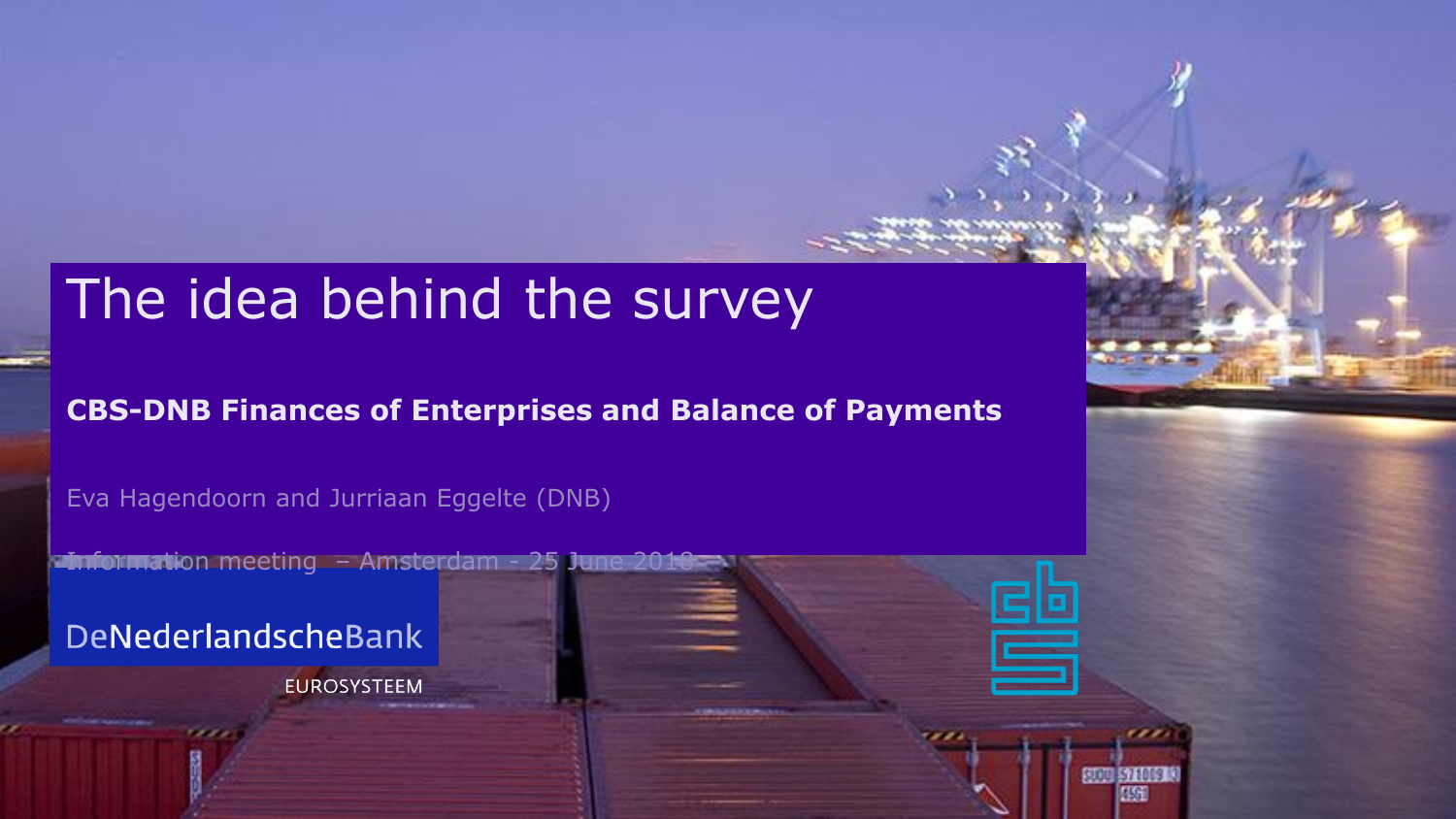# What happens to your figures?

- DNB: Dutch balance of payments and net external assets
- ECB and Eurostat: total balance of payments and external assets for EMU and EU
- IMF, OECD and UNCTAD: Direct investment statistics
- Statistics Netherlands (CBS): National Accounts
- Eurostat: EU totals of National Accounts





2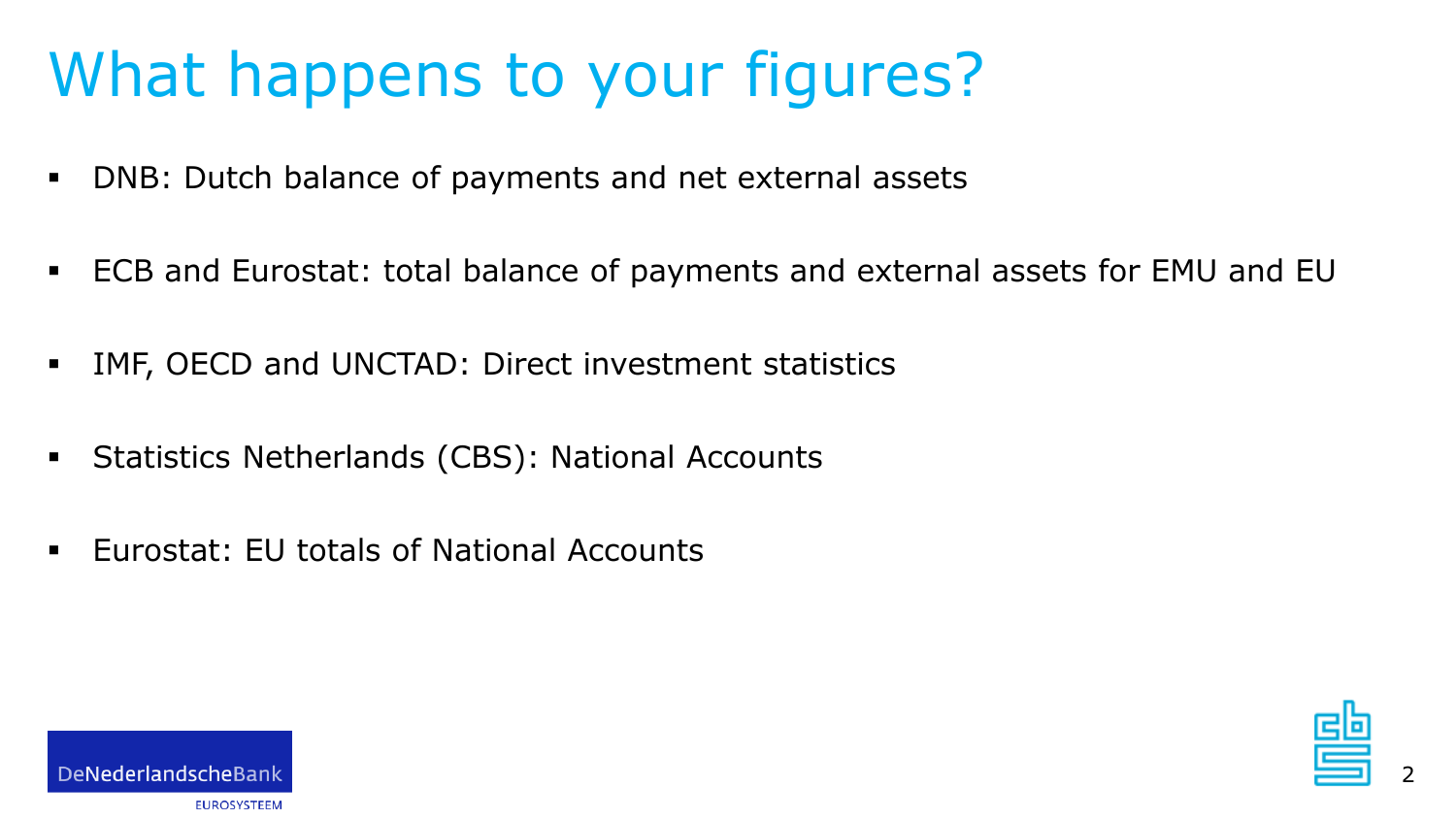#### Current sources of differences

- Difference in **what** data we request (e.g. accounting terms vs statistical terms)
- Difference in **when** we request the data (e.g. monthly vs quarterly basis)
- Difference in **who** we request data from within the organisation (e.g. Treasury vs Group accounting)
- Difference in **which** areas the figures relate to (consolidation circles)





**FUROSYSTEEM**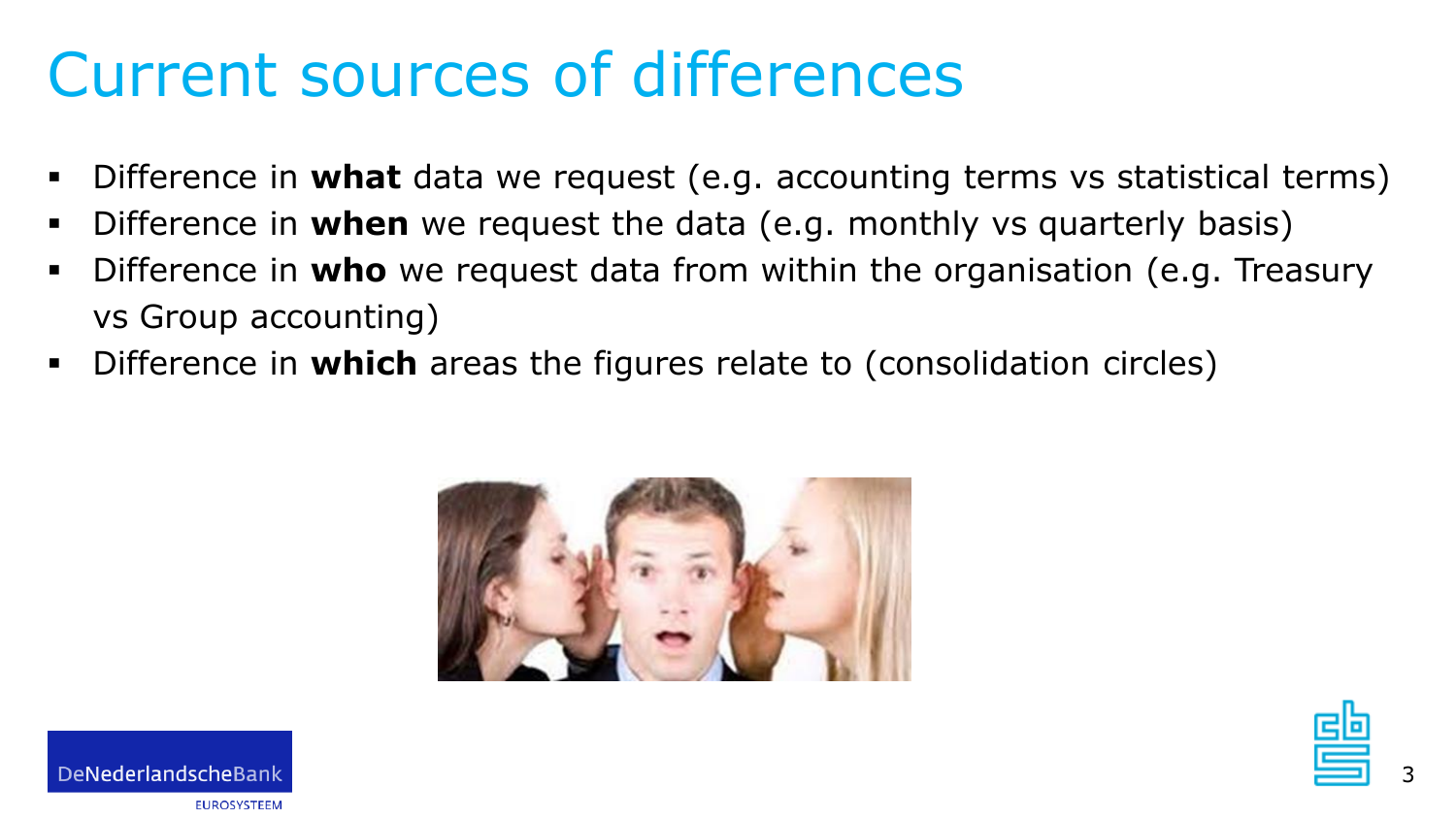# Most important principles of the new survey

- Consolidation circles (Dutch control cluster)
- Limit extension as far as possible
- An interrelated two-level structure, with a main level and a detail level
- Statistical terms instead of accounting terms
- Only provide main item amounts of securities so amounts are easier to add together



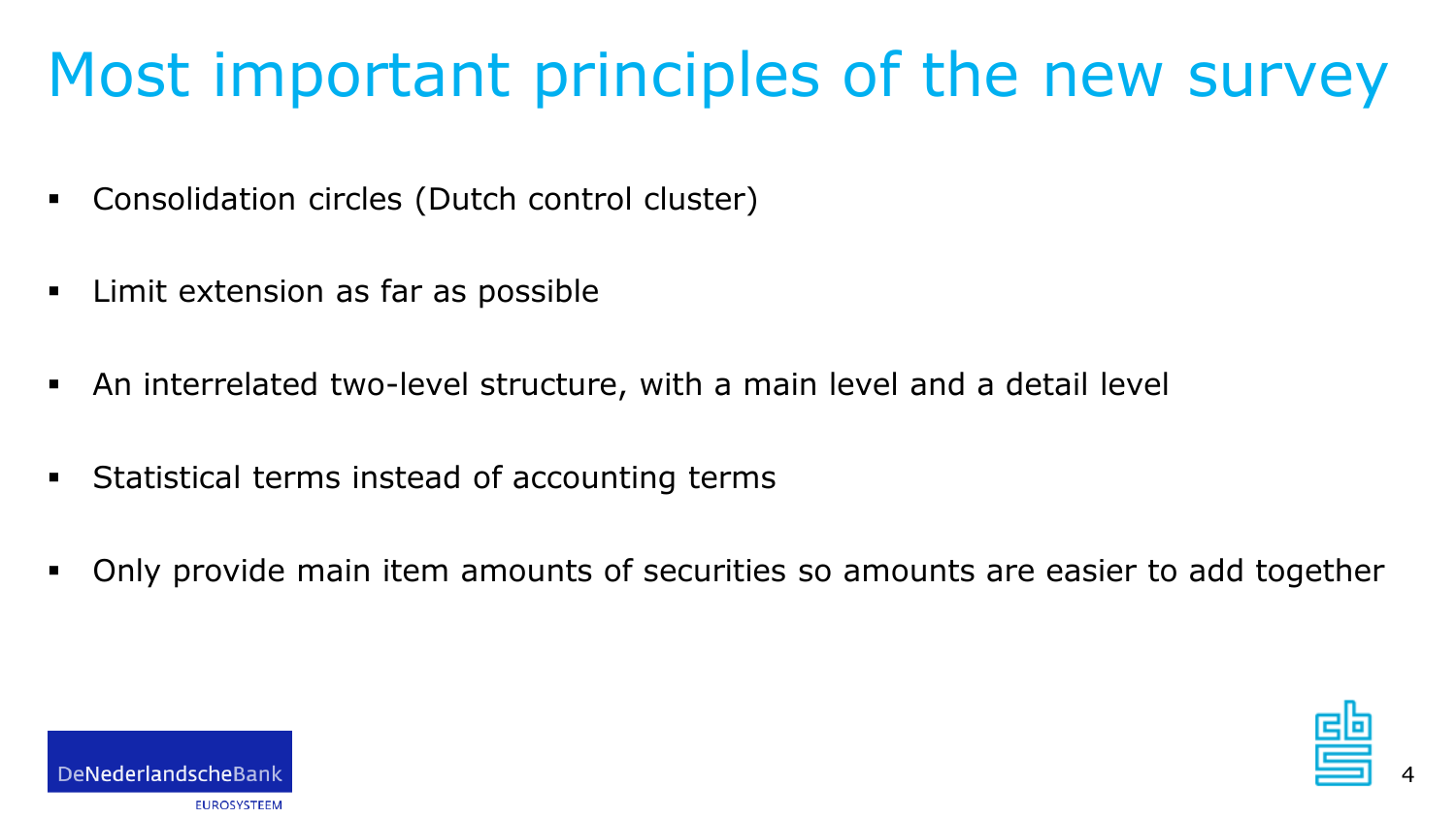### A new combined survey…

## Good for us...

- Consistency of figures
- Harmonisation with new statistical manuals that are intended to gain a better understanding of globalisation.
- Survey provides various classifications for balance of payments and National **Accounts**